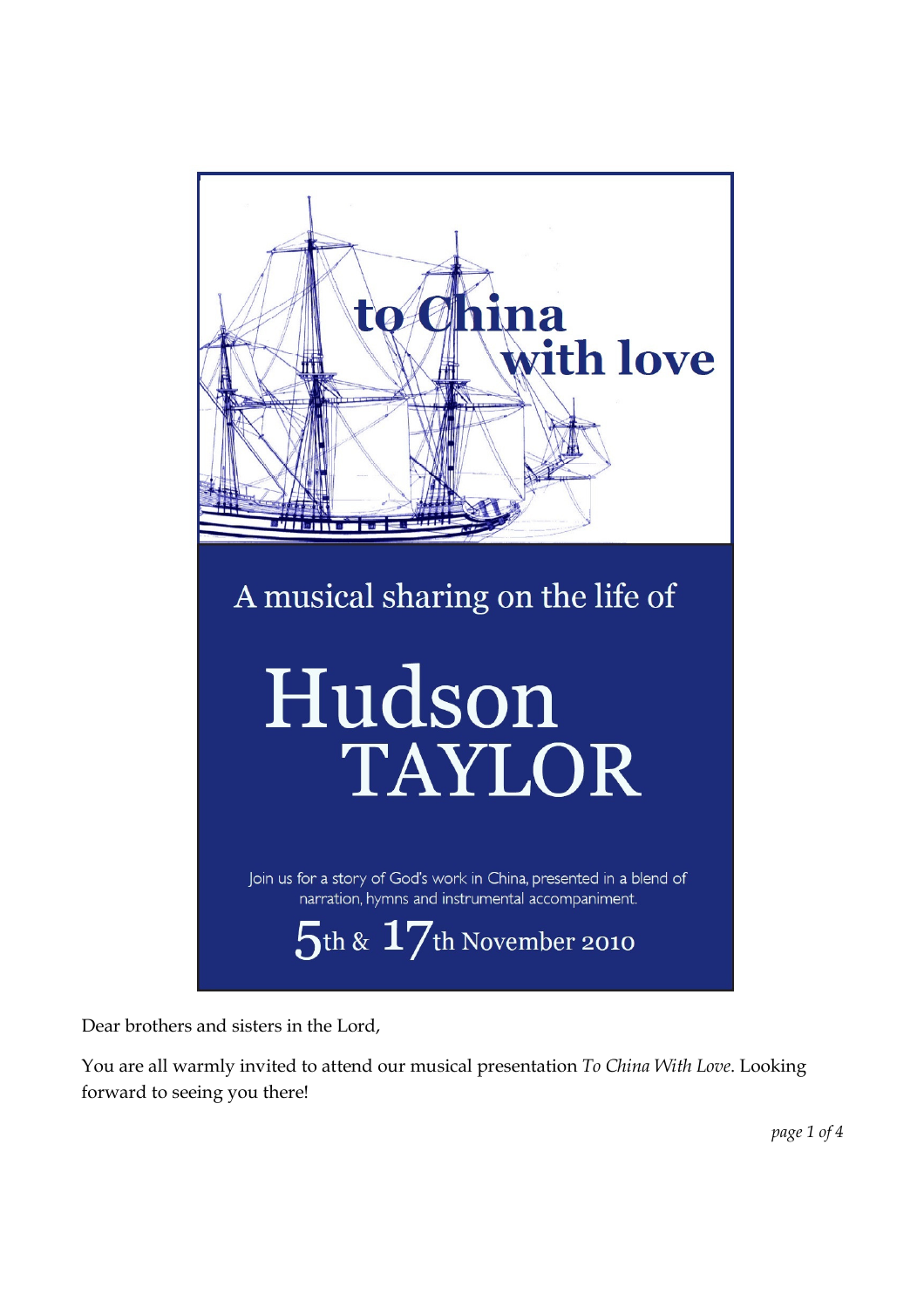## What is To China with Love?

To China with Love is a musical sharing of the life and work of Hudson Taylor. A missionary to China in the 19th century, he was greatly used and blessed by God in bringing the gospel to the people of China. Based on his autobiography of the same name, To China With Love is a blend of narration, hymns and instrumental music.

### Why Are We Doing this?

This concert has been organized in support of a humanitarian cum mission trip. From 28 Nov to 5 Dec 2010, a team (spearheaded by EBENEZER Church) will be travelling to Kunming, China. Under Project Habitat 2010, they aim to enhance living conditions of villagers in the Gao Qiao region by helping with the construction of houses. The gospel will be shared.

For building materials and salaries of local workers, the team is required to raise S\$6,000. We look to our sovereign Lord to provide through the free-will offering of believers coming to the presentation. Please pray with us. More importantly, it is our desire that, through this event, God will be pleased to stir up the hearts of His people towards fulfilling His Great Commission (Matt 28:18-20) We acknowledge His hand in bringing together people & resources. We pray that all will be to the praise of His glory!

### Who Is Involved?

The team of Singers and Instrumentalists involved in this presentation comes from various reformed churches in Singapore. Many other brothers and sisters have also supported this presentation with their time, service, prayer and contribution in various ways. This collective effort reminds us that evangelistic and missionary work require the support of everyone in our local churches.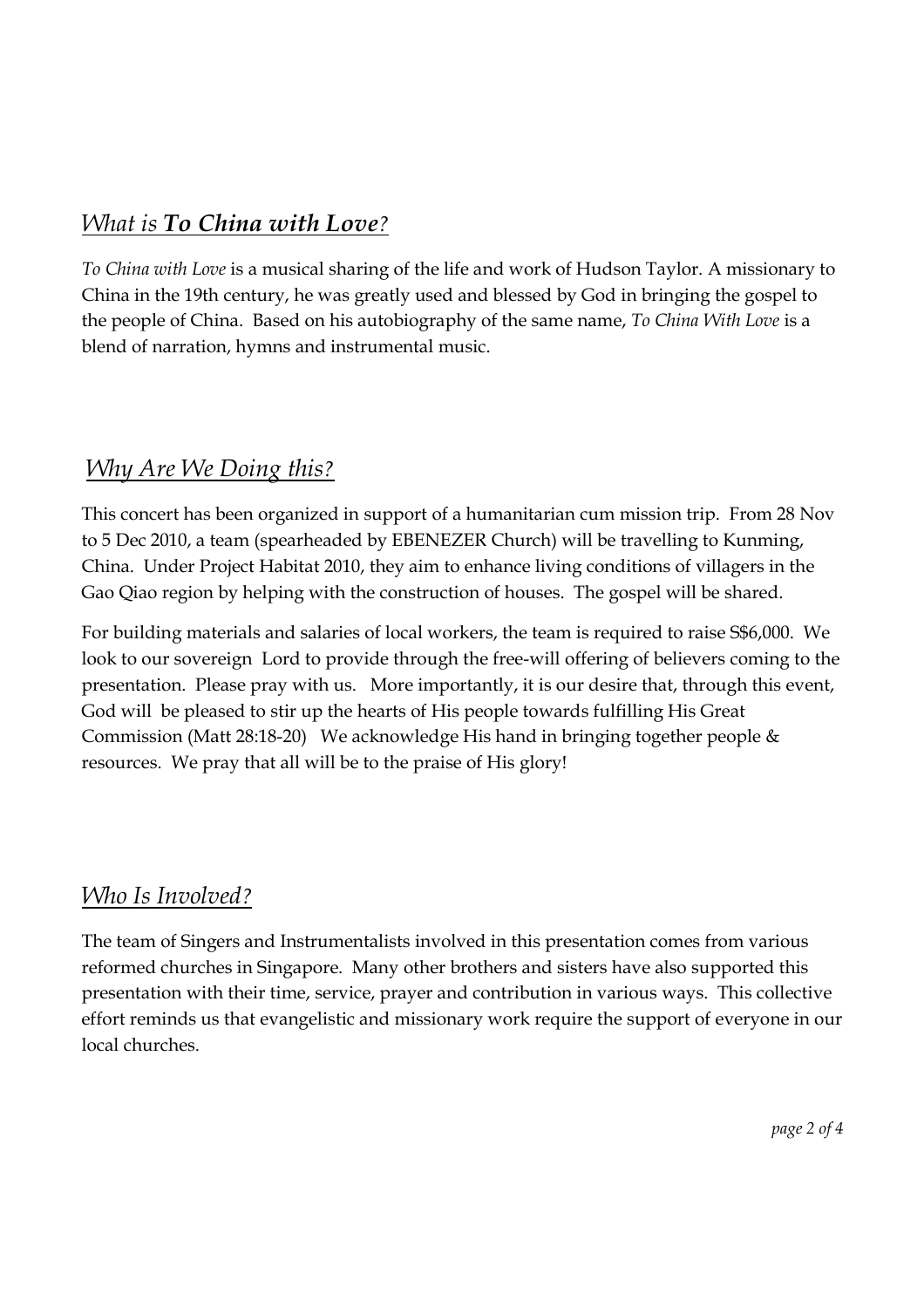and finally…..

#### When, Where, and How to Register:

When : Come for either Friday 5 Nov 2010 (Deepavali Holiday)

OR

Wednesday 17 Nov 2010 (Hari Raya Haji Holiday)

- Time : 7:30pm
- Venue : Premises of Shalom Church (Reformed Baptist)

#### 8 New Industrial Road, LHK3 Building #03-01 Singapore 536200

(map of Shalom church: LHK building)



Admission : Free

Due to limited seating capacity, you need to register your intended attendance with us so that we can provide you with the necessary tickets. Only those with valid tickets will be allowed entry.

Registration Deadline : 24th October 2010

Registration : Please register through your church representatives

OR online at http://www.ebenezer.org.sg/hudson-taylor-musical.html

page 3 of 4